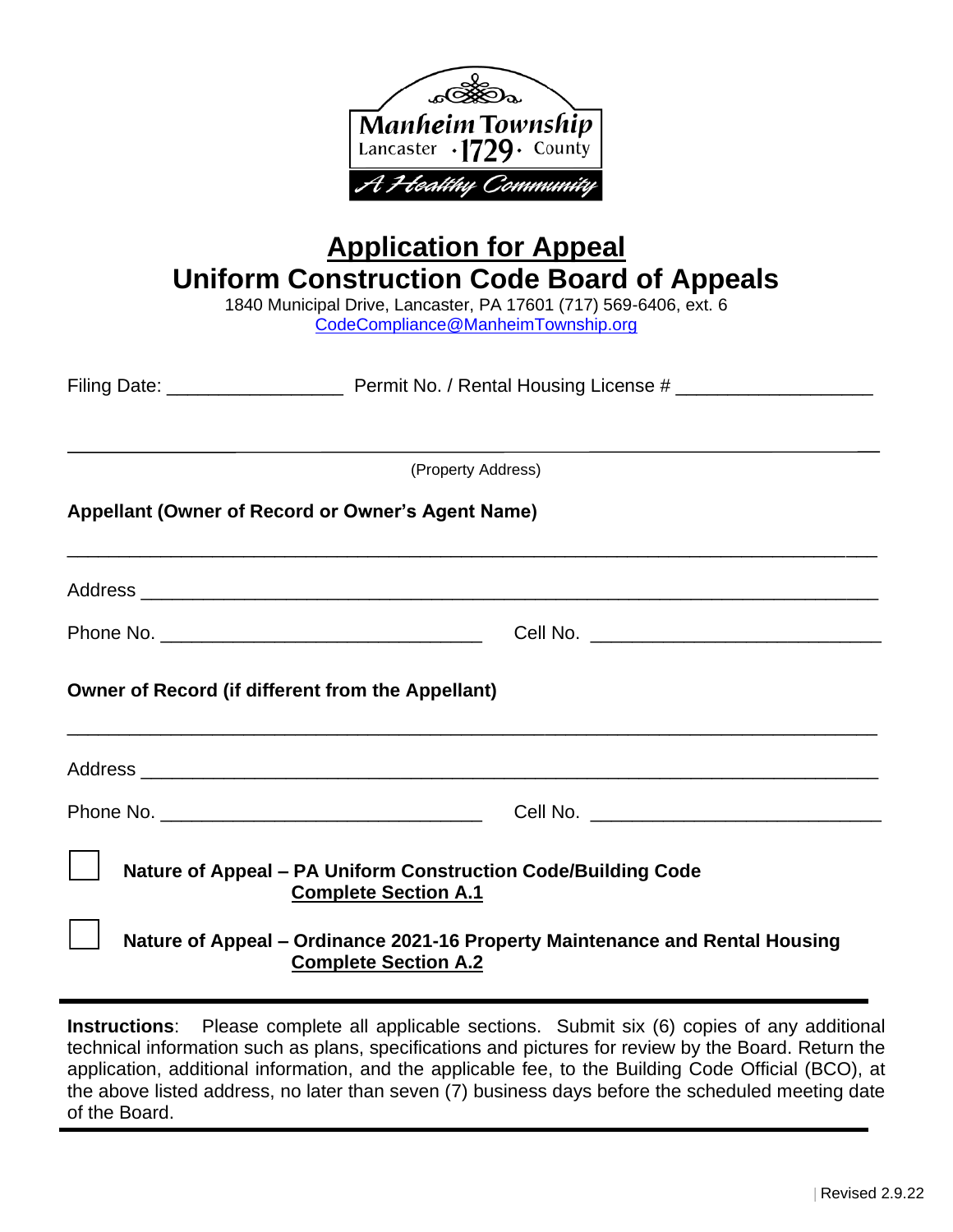# **Section A.1 Nature of Appeal – PA Uniform Construction Code (34 PA Code § 403.121.)**

Please check the appropriate box or boxes:

| (1) Building Code Official's Decision |
|---------------------------------------|
|---------------------------------------|

|                                                                     | Appellant hereby appeals the decision of the Director of Code Compliance (Building Code Official)                                                               |        |
|---------------------------------------------------------------------|-----------------------------------------------------------------------------------------------------------------------------------------------------------------|--------|
|                                                                     |                                                                                                                                                                 | of the |
|                                                                     | Uniform Construction Code as adopted by Manheim Township Ordinance No. 2019-1 as amended,                                                                       |        |
|                                                                     |                                                                                                                                                                 |        |
| Appeal of Building Code Official's Decision (35 P.S. § 501. (c)(2)) |                                                                                                                                                                 |        |
|                                                                     | Check the appropriate box or boxes for the Board or Appeals to consider:                                                                                        |        |
|                                                                     | The true intent of the code or the rules legally adopted<br>there under was incorrectly interpreted; or                                                         |        |
|                                                                     | The provisions of the code do not fully apply;                                                                                                                  |        |
|                                                                     | An equivalent form of construction is to be used.                                                                                                               |        |
| Attach additional documents and photographs if necessary.           | The factual basis upon which the Director of Code Compliance (Building Code Official) has erred:                                                                |        |
|                                                                     | (2) Variance of UCC: Code and Section:<br><u> 1989 - Johann Barn, mars and de Branch Barn, mars and de Branch Barn, mars and de Branch Barn, mars and de Br</u> |        |
|                                                                     |                                                                                                                                                                 |        |
|                                                                     |                                                                                                                                                                 |        |
|                                                                     |                                                                                                                                                                 |        |
|                                                                     |                                                                                                                                                                 |        |
|                                                                     |                                                                                                                                                                 |        |
|                                                                     |                                                                                                                                                                 |        |
| (3) Request for Extension of Time.                                  |                                                                                                                                                                 |        |
|                                                                     | The factual basis upon which the owner or owner's agent requests a variance or extension of time.                                                               |        |
|                                                                     |                                                                                                                                                                 |        |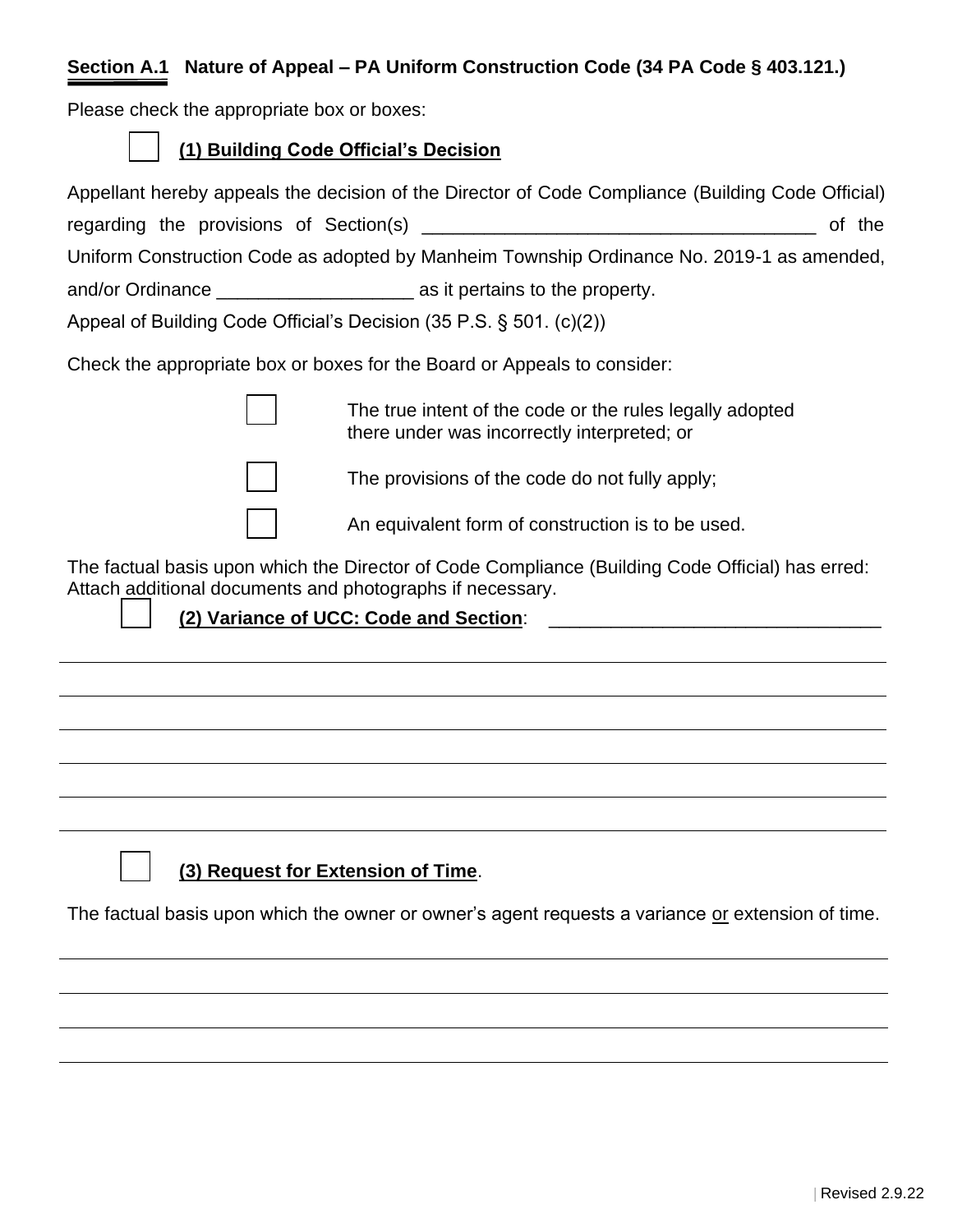#### **Section A.2 Nature of Appeal – Ordinance 2021-16 Property Maintenance and Rental Housing Code of Manheim Township, Section 111**

Please check the appropriate box or boxes:

## **(1) Building Code Official's Decision**

Appellant hereby appeals the decision of the Director of Code Compliance (Building Code Official) regarding the provisions of Section(s) \_\_\_\_\_\_\_\_\_\_\_\_\_\_\_\_\_\_\_\_\_\_\_\_\_\_\_\_\_\_\_\_\_\_\_\_\_\_ of the Property Maintenance and Rental Housing Code of Manheim Township, Ordinance No. 2021-16 as it pertains to the property.

Appeal of Building Code Official's Decision

Check the appropriate box or boxes for the Board or Appeals to consider:



The true intent of the code or the rules legally adopted there under was incorrectly interpreted; or



The provisions of the code do not fully apply;

The factual basis upon which the Director of Code Compliance (Building Code Official) has erred: Attach additional documents and photographs if necessary.



**(2) Variance of Ordinance 2021-16: Section**: \_\_\_\_\_\_\_\_\_\_\_\_\_\_\_\_\_\_\_\_\_\_\_\_\_\_\_\_